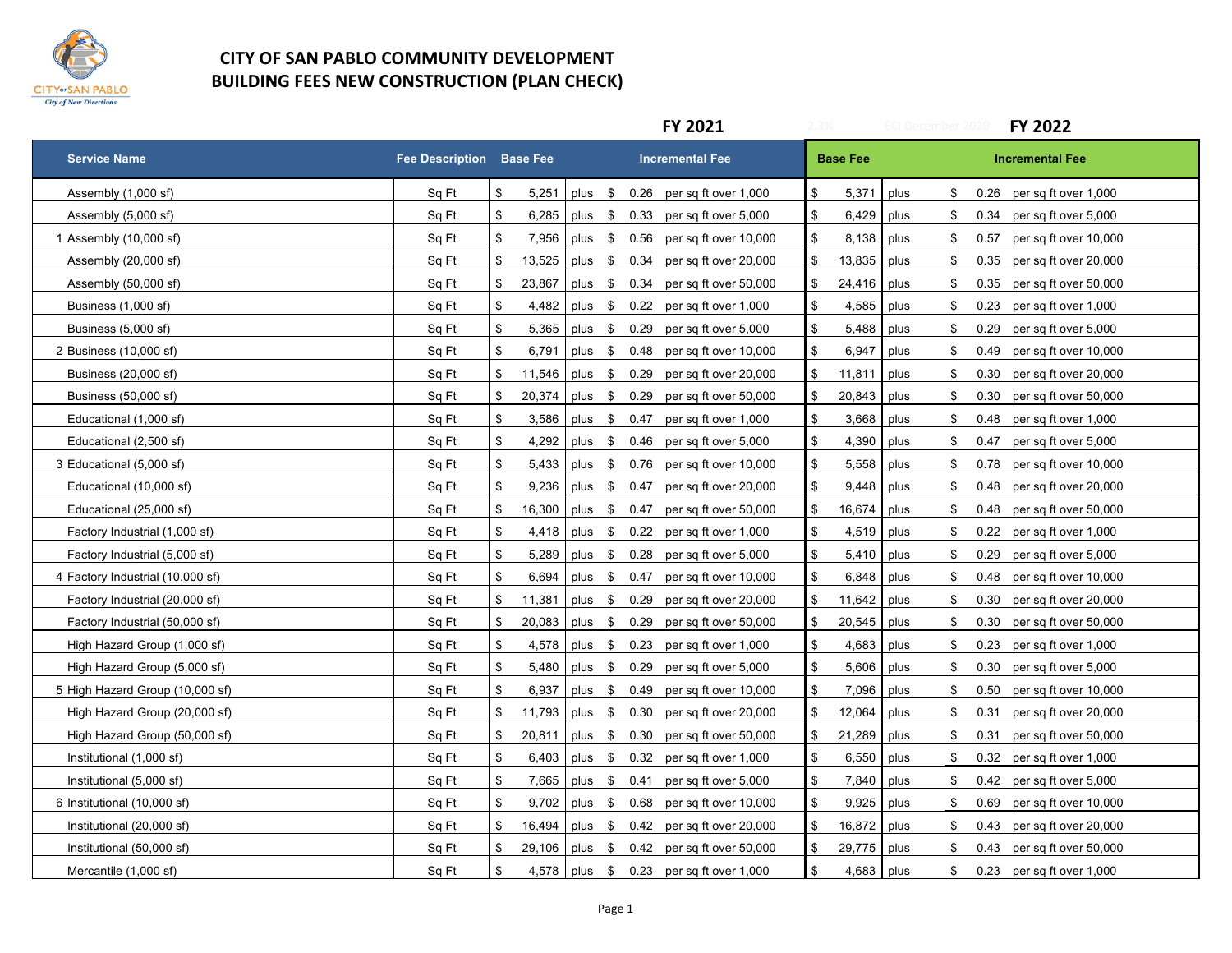

## **CITY OF SAN PABLO COMMUNITY DEVELOPMENT BUILDING FEES NEW CONSTRUCTION (PLAN CHECK)**

|                                             |                                 |              | FY 2021                                                    | 2.3%<br><b>ECI December 2020</b> | <b>FY 2022</b>                      |
|---------------------------------------------|---------------------------------|--------------|------------------------------------------------------------|----------------------------------|-------------------------------------|
| <b>Service Name</b>                         | <b>Fee Description Base Fee</b> |              | <b>Incremental Fee</b>                                     | <b>Base Fee</b>                  | <b>Incremental Fee</b>              |
| Mercantile (5,000 sf)                       | Sq Ft                           | \$<br>5,480  | plus \$<br>0.29 per sq ft over 5,000<br>\$                 | 5,606<br>plus                    | \$<br>0.30<br>per sq ft over 5,000  |
| 7 Mercantile (10,000 sf)                    | Sq Ft                           | \$<br>6,937  | plus \$<br>0.49<br>per sq ft over 10,000                   | \$<br>7,096<br>plus              | \$<br>0.50<br>per sq ft over 10,000 |
| Mercantile (20,000 sf)                      | Sq Ft                           | 11,793<br>\$ | plus \$<br>0.30<br>per sq ft over 20,000                   | 12,064<br>\$<br>plus             | \$<br>0.31<br>per sq ft over 20,000 |
| Mercantile (50,000 sf)                      | Sq Ft                           | \$<br>20,811 | plus<br>\$<br>0.30<br>per sq ft over 50,000<br>\$          | 21,289<br>plus                   | \$<br>0.31<br>per sq ft over 50,000 |
| Residential - Hotels/Motels (2,000 sf)      | Sq Ft                           | \$<br>7,300  | plus \$<br>\$<br>0.18<br>per sq ft over 2,000              | plus<br>7,467                    | \$<br>per sq ft over 2,000<br>0.18  |
| Residential - Hotels/Motels (10,000 sf)     | Sq Ft                           | \$<br>8,738  | \$<br>plus \$<br>0.23<br>per sq ft over 10,000             | 8,938 plus                       | \$<br>per sq ft over 10,000<br>0.24 |
| 8 Residential - Hotels/Motels (20,000 sf)   | Sq Ft                           | \$<br>11,060 | plus \$<br>0.39<br>\$<br>per sq ft over 20,000             | 11,314<br>plus                   | \$<br>0.40<br>per sq ft over 20,000 |
| Residential - Hotels/Motels (40,000 sf)     | Sq Ft                           | \$<br>18,803 | plus \$<br>0.36<br>\$<br>per sq ft over 40,000             | 19,235<br>plus                   | \$<br>per sq ft over 40,000<br>0.37 |
| Residential - Hotels/Motels (80,000 sf)     | Sq Ft                           | \$<br>33,181 | \$<br>plus \$<br>0.36<br>per sq ft over 80,000             | 33,944<br>plus                   | \$<br>0.37<br>per sq ft over 80,000 |
| Residential - Multi-Family (2,000 sf)       | Sq Ft                           | \$<br>6,660  | plus \$ 0.33<br>per sq ft over 2,000<br>\$                 | $6,812$ plus                     | \$<br>per sq ft over 2,000<br>0.34  |
| Residential - Multi-Family (6,000 sf)       | Sq Ft                           | \$<br>7,971  | \$<br>\$<br>plus<br>0.24<br>per sq ft over 6,000           | 8,154<br>plus                    | \$<br>0.24<br>per sq ft over 6,000  |
| 9 Residential - Multi-Family (15,000 sf)    | Sq Ft                           | \$<br>10,090 | plus \$<br>\$<br>0.47<br>per sq ft over 15,000             | 10,322<br>plus                   | \$<br>0.48<br>per sq ft over 15,000 |
| Residential - Multi-Family (30,000 sf)      | Sq Ft                           | 17,153<br>\$ | plus \$<br>0.29<br>per sq ft over 30,000                   | 17,547<br>\$<br>plus             | \$<br>0.30<br>per sq ft over 30,000 |
| Residential - Multi-Family (75,000 sf)      | Sq Ft                           | \$<br>30,271 | plus \$<br>0.29<br>per sq ft over 75,000<br>\$             | 30,966<br>plus                   | \$<br>per sq ft over 75,000<br>0.30 |
| R-3 Custom (1,000 sf)                       | Sq Ft                           | \$<br>2,759  | \$<br>plus \$ 0.49<br>per sq ft over 1,000                 | $2,822$ plus                     | \$<br>per sq ft over 1,000<br>0.50  |
| 10 R-3 Custom (2,500 sf)                    | Sq Ft                           | \$<br>3,493  | \$<br>plus \$ 1.51<br>per sq ft over 2,500                 | $3,573$ plus                     | \$<br>1.55 per sq ft over 2,500     |
| R-3 Custom (4,000 sf)                       | Sq Ft                           | \$<br>5,763  | \$<br>plus $$1.51$ per sq ft over 4,000                    | 5,895 plus                       | \$<br>1.55<br>per sq ft over 4,000  |
| R-3 Models, First Master Plan (1,000 sf)    | Sq Ft                           | \$<br>3,487  | plus \$<br>\$<br>0.62<br>per sq ft over 1,000              | 3,567<br>plus                    | \$<br>0.63<br>per sq ft over 1,000  |
| 11 R-3 Models, First Master Plan (2,500 sf) | Sq Ft                           | \$<br>4,414  | \$<br>plus \$ 1.91<br>per sq ft over 2,500                 | $4,515$ plus                     | \$<br>1.96<br>per sq ft over 2,500  |
| R-3 Models, First Master Plan (4,000 sf)    | Sq Ft                           | \$<br>7,284  | plus \$ 1.91<br>per sq ft over 4,000<br>\$                 | plus<br>7,451                    | per sq ft over 4,000<br>\$<br>1.96  |
| R-3 Production Phase (1,000 sf)             | Sq Ft                           | \$<br>843    | $\,$<br>plus \$<br>0.15<br>per sq ft over 1,000            | plus<br>862                      | \$<br>$0.15$ per sq ft over 1,000   |
| 12 R-3 Production Phase (2,500 sf)          | Sq Ft                           | \$<br>1,067  | plus \$<br>0.46<br>\$<br>per sq ft over 2,500              | 1,091<br>plus                    | \$<br>0.47<br>per sq ft over 2,500  |
| R-3 Production Phase (4,000 sf)             | Sq Ft                           | \$<br>1,761  | plus \$<br>\$<br>0.46<br>per sq ft over 4,000              | 1,801<br>plus                    | \$<br>0.47<br>per sq ft over 4,000  |
| R-3 New ADU (1,000 sf)                      | Sq Ft                           | \$<br>3,219  | \$<br>plus \$ 0.57<br>per sq ft over 1,000                 | plus<br>3,293                    | \$<br>0.58<br>per sq ft over 1,000  |
| 13 R-3 New ADU (2,500 sf)                   | Sq Ft                           | \$<br>4,075  | \$<br>plus \$ 1.77<br>per sq ft over 2,500                 | 4,168<br>plus                    | \$<br>per sq ft over 2,500<br>1.81  |
| R-3 New ADU (4,000 sf)                      | Sq Ft                           | \$<br>6,724  | \$<br>\$ 1.77<br>per sq ft over 4,000<br>plus              | 6,878<br>plus                    | \$<br>1.81<br>per sq ft over 4,000  |
| R-3 Room Addition (100 sf)                  | Sq Ft                           | \$<br>1,473  | \$<br>plus \$ 1.90<br>per sq ft over 100                   | 1,506<br>plus                    | \$<br>1.94<br>per sq ft over 100    |
| 14 R-3 Room Addition (500 sf)               | Sq Ft                           | \$<br>2,231  | plus \$ 2.90<br>\$<br>per sq ft over 500                   | 2,282<br>plus                    | \$<br>2.97<br>per sq ft over 500    |
| R-3 Room Additions (1,000 sf)               | Sq Ft                           | \$<br>3,682  | $\,$<br>plus \$ 2.90<br>per sq ft over 1,000               | 3,766 plus                       | \$<br>2.97<br>per sq ft over 1,000  |
| Residential - Assisted Living (1,000 sf)    | Sq Ft                           | \$<br>6,403  | \$<br>plus \$ 0.32 per sq ft over 1,000                    | 6,550 plus                       | \$<br>0.32<br>per sq ft over 1,000  |
| Residential - Assisted Living (5,000 sf)    | Sq Ft                           | \$           | $\mathfrak s$<br>7,665   plus \$ 0.41 per sq ft over 5,000 | 7,840 plus                       | \$<br>0.42 per sq ft over 5,000     |